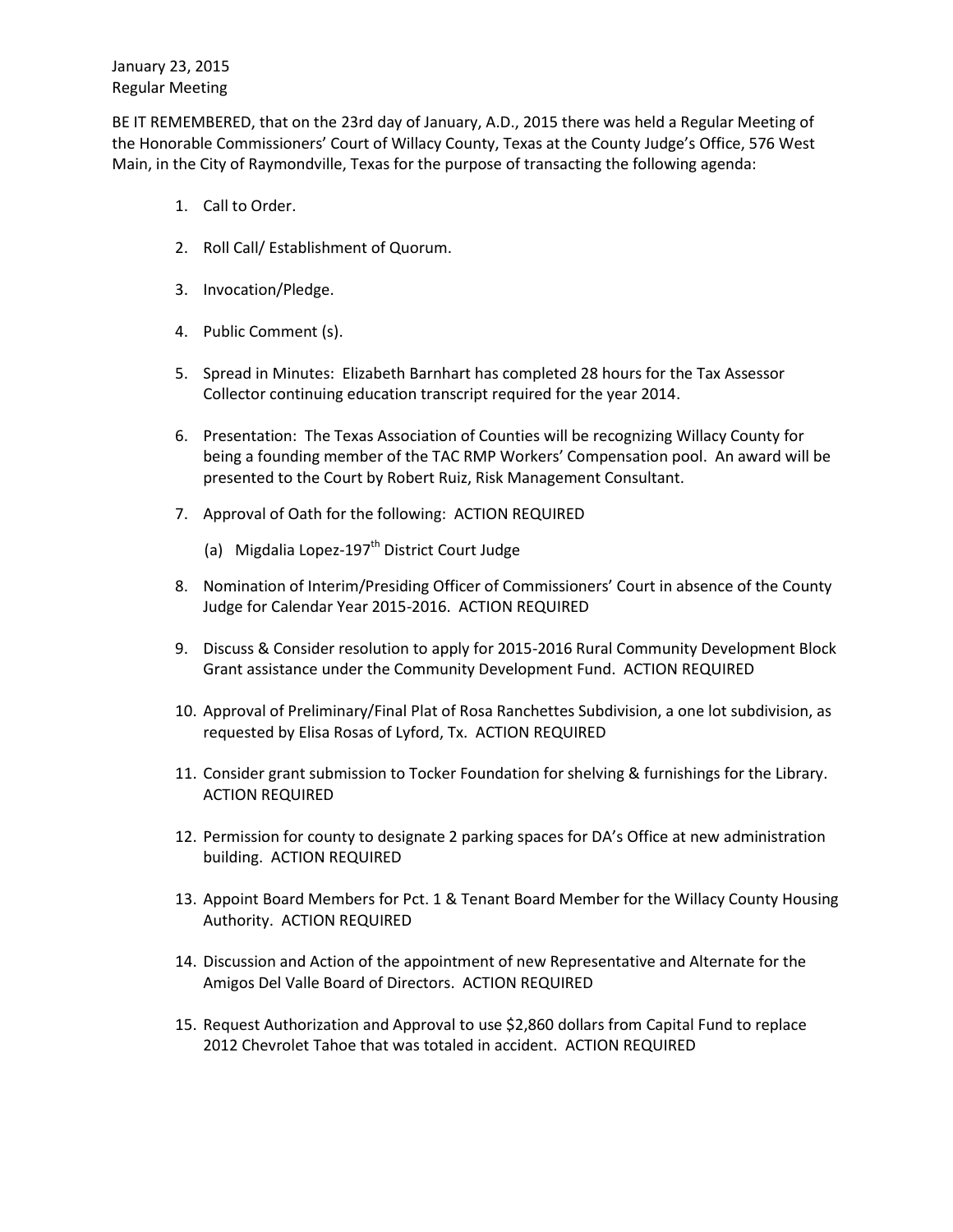- 16. Request Authorization and Approval to use \$3,000 dollars from the Capital Fund to replace equipment that was damaged on the 2012 Chevrolet Tahoe that was totaled in accident. ACTION REQUIRED
- 17. Consider amending Commissioners' Court motion of December 12, 2014 of waiving filing fees of TDA # 712105 Promissory Notes to allow for said Promissory Notes to be included as exhibits. ACTION REQUIRED
- 18. Discussion and Possible Action to accept roadway improvements and agree to initiate terms of a resolution for roadway deficiencies concerning Texas Capital Fund Project TDA # 711322. ACTION REQUIRED
- 19. Discussion to distribute the Hotel/Motel tax to Port Mansfield and the Willacy County Museum for the year 2014. ACTION REQUIRED
- 20. Consider and Approval to purchase chairs for Auditor's Office funded through Capital. ACTION REQUIRED
- 21. Consideration and approval to install door at Auditor's office in new administrative offices. ACTION REQUIRED
- 22. Consideration and approval to install electrical and computer outlets in Auditor's Office. ACTION REQUIRED
- 23. Approval of Treasurer's Report. ACTION REQUIRED.
- 24. Approval of Tax Collector's Report. ACTION REQUIRED.
- 25. Approval of Claims. ACTION REQUIRED.
- 26. Approval of Budget Amendments. ACTION REQUIRED.
- 27. Approval of Travel Request. ACTION REQUIRED.
- 28. Adjourn.

THE COURT MET: PRESENT:

| County Judge,             |
|---------------------------|
| Commissioner, Precinct 1, |
| Commissioner, Precinct 2, |
| Commissioner, Precinct 3, |
| Commissioner, Precinct 4, |
| County Attorney,          |
| County Auditor,           |
| County Clerk Deputy,      |
|                           |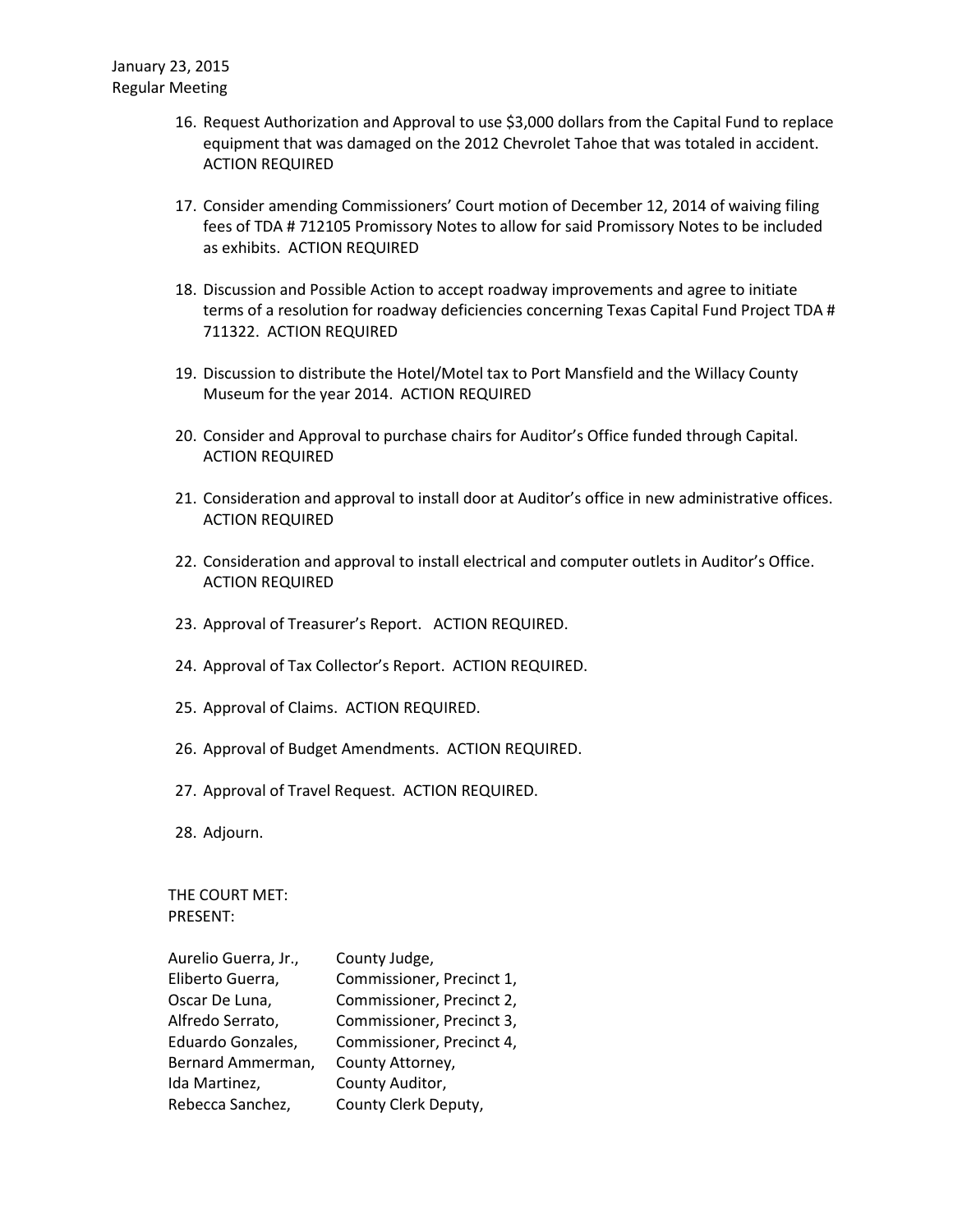WHEREUPON, the Court was opened to the following proceedings were had to wit:

PERSONS VISITING THE COURT: Cruz M. Tijerina Sonya E. Tijerina Vanessa Tijerina Oralia Cardenas Micaela Wright

- 1. Call to Order Chairman Aurelio Guerra, Jr.
- 2. Roll Call/Establishment of Quorum All Present
- 3. Invocation Commissioner Gonzales Pledge Commissioner Serrato
- 4. Public Comment(s) Vanessa Tijerina on reference to personal issues with District Attorney's Office and Raymondville Police Department. John Sterling on reference to item number 19 from the Commissioners Court Agenda. Dan Sanchez, Cameron County Commissioner Pct. 4 on reference to a special invitation to the Chairman and the Commissioners.

Agenda # 5 SPREAD IN MINUTES: ELIZABETH BARNHART HAS COMPLETED 28 HOURS FOR THE TAX ASSESSOR COLLECTOR CONTINUING EDUCATION TRANSCRIPT REQUIRED FOR THE YEAR 2014

Motion was made by Commissioner Guerra, seconded by Commissioner Serrato for approval to spread in the minutes the transcript showing that Elizabeth Barnhart Tax Collector has completed 28 hours of continuing education for 2014 as required. Motion was put before the Court by the Chairman. Commissioners Guerra, De Luna, Serrato and Gonzales voting AYE. NAYS NONE. Motion was declared carried.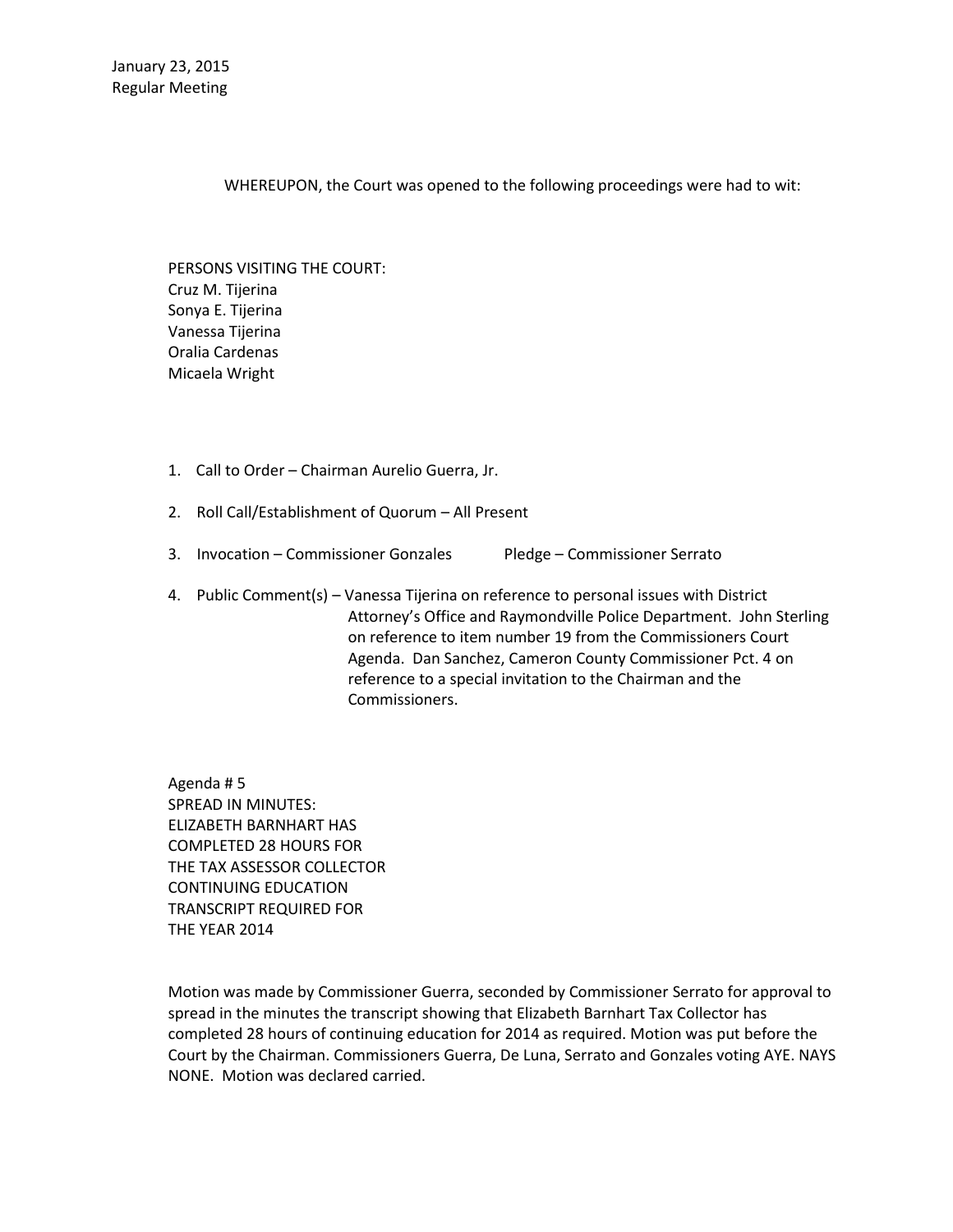> Agenda # 6 PRESENTATION: THE TEXAS ASSOCIATION OF COUNTIES WILL BE RECOGNIZING WILLACY COUNTY FOR BEING A FOUNDING MEMBER OF THE TAC RMP WORKERS' COMPENSATION POOL. AN AWARD WILL BE PRESENTED TO THE COURT BY ROBERT RUIZ, RISK MANAGEMENT CONSULTANT

Motion was made by Commissioner Guerra, seconded by Commissioner Gonzales to pass on this item. Motion was put before the Court by the Chairman. Commissioners Guerra, De Luna, Serrato and Gonzales voting AYE. NAYS NONE. Motion was declared carried.

Agenda # 7 IN REGARDS TO APPROVAL OF OATH FOR THE FOLLOWING: (A) MIGDALIA LOPEZ-197TH DISTRICT COURT JUDGE

Motion was made by Commissioner Gonzales, seconded by Commissioner De Luna for approval of Oath of Office for Migdalia Lopez-197<sup>th</sup> District Court Judge. Motion was put before the Court by the Chairman. Commissioners Guerra, De Luna, Serrato and Gonzales voting AYE. NAYS NONE. Motion was declared carried.

Agenda # 8 IN REGARDS TO NOMINATION OF INTERIM/PRESIDING OFFICER OF COMMISSIONERS' COURT IN ABSENCE OF THE COUNTY JUDGE FOR CALENDAR YEAR 2015-2016

Motion was made by Commissioner Gonzales, seconded by Commissioner Serrato for approval to nominate Commissioner Eliberto Guerra for Interim/Presiding Officer of Commissioners' Court in absence of the County Judge for Calendar Year 2015-2016. Motion was put before the Court by the Chairman. Commissioners Guerra, De Luna, Serrato and Gonzales voting AYE. NAYS NONE. Motion was declared carried.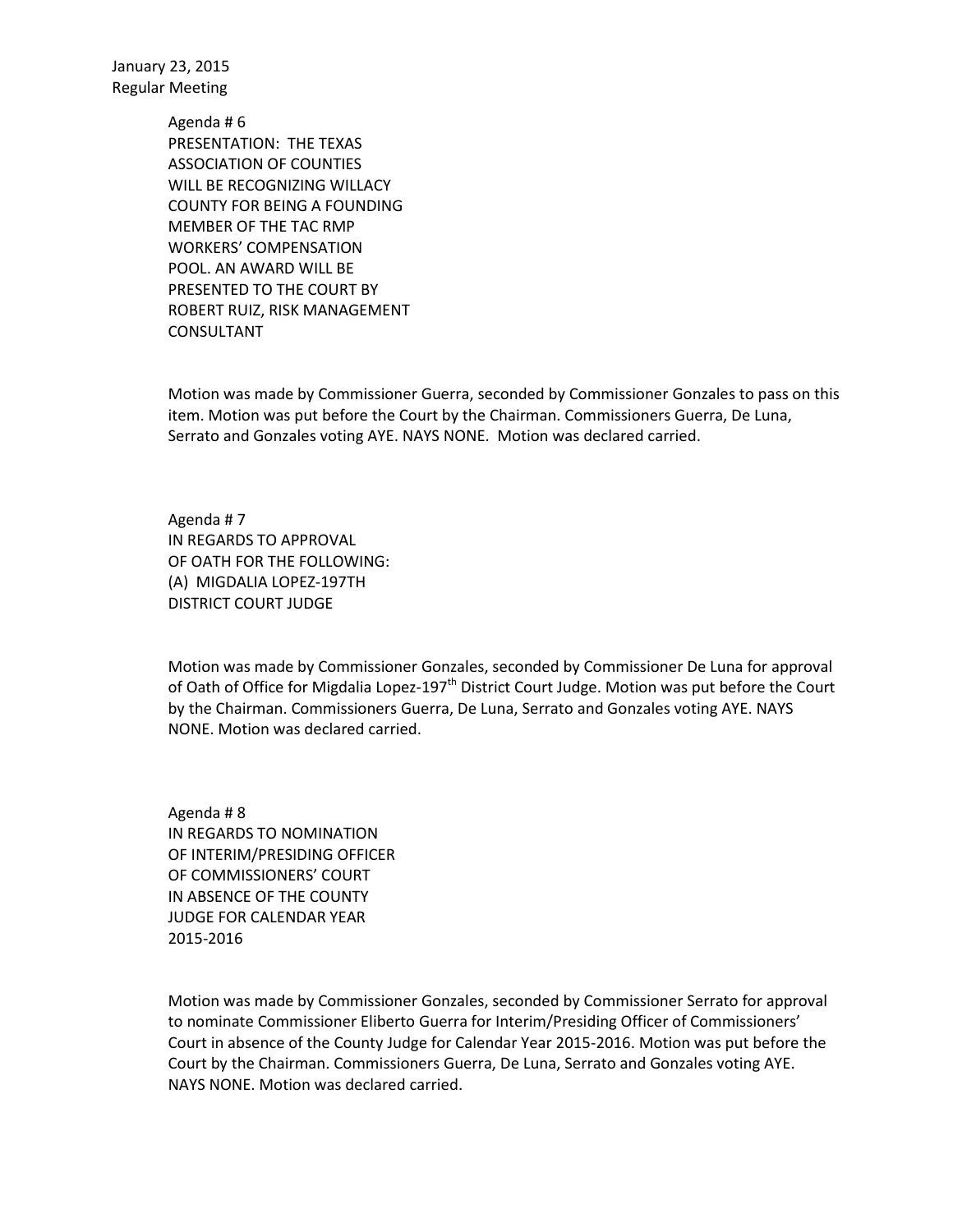> Agenda # 9 IN REGARDS TO DISCUSS & CONSIDER RESOLUTION TO APPLY FOR 2015-2016 RURAL COMMUNITY DEVELOPMENT BLOCK GRANT ASSISTANCE UNDER THE COMMUNITY DEVELOPMENT FUND

Motion was made by Commissioner Guerra, seconded by Commissioner De Luna for approval of resolution to apply for 2015-2016 Rural Community Development Block Grant assistance under the Community Development Fund. Motion was put before the Court by the Chairman. Commissioners Guerra, De Luna, Serrato and Gonzales voting AYE. NAYS NONE. Motion was declared carried.

Agenda # 10 IN REGARDS TO APPROVAL OF PRELIMINARY/FINAL PLAT OF ROSA RANCHETTES SUBDIVISION, A ONE LOT SUBDIVISION, AS REQUESTED BY ELISA ROSAS OF LYFORD, TX

Motion was made by Commissioner Gonzales, seconded by Commissioner Serrato for approval of preliminary plat of Rosa Ranchettes Subdivision, a one lot subdivision as requested by Elisa Rosas of Lyford, TX. Motion was put before the Court by the Chairman. Commissioners Guerra, De Luna, Serrato and Gonzales voting AYE. NAYS NONE. Motion was declared carried.

Agenda # 11 IN REGARDS TO CONSIDER GRANT SUBMISSION TO TOCKER FOUNDATION FOR SHELVING & FURNISHINGS FOR THE LIBRARY

Motion was made by Commissioner Gonzales, seconded by Commissioner De Luna for approval of grant submission to Tocker Foundation for shelving & furnishings for the Library. Motion was put before the Court by the Chairman. Commissioners Guerra, De Luna, Serrato and Gonzales voting AYE. NAYS NONE. Motion was declared carried.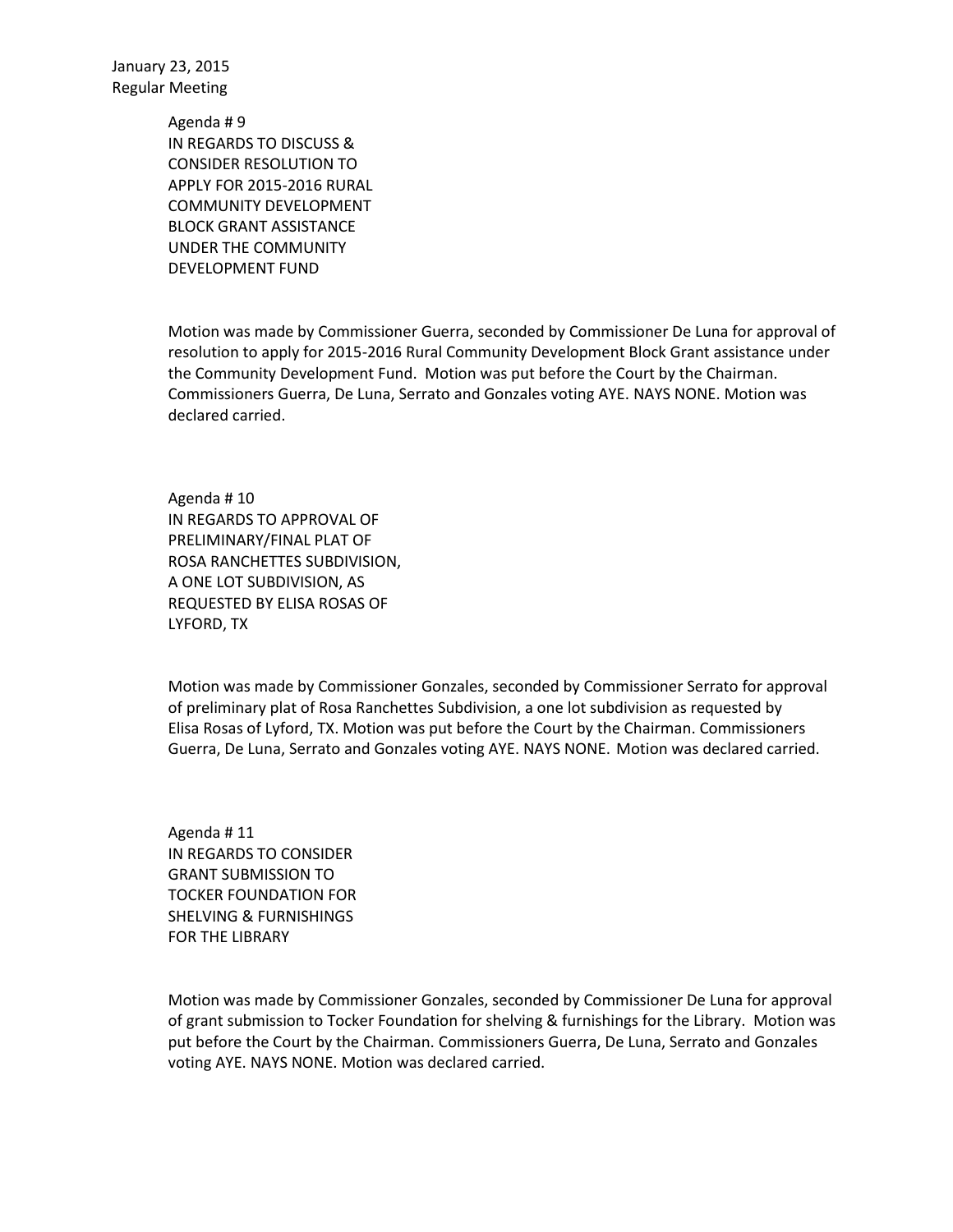> Agenda # 12 IN REGARDS FOR PERMISSION FOR COUNTY TO DESIGNATE 2 PARKING SPACES FOR DA'S OFFICE AT NEW ADMINISTRATION **BUILDING**

Motion was made by Commissioner Gonzales, seconded by Commissioner De Luna for approval for the County to designate 1 parking space for DA's Office at the new administration building. Motion was put before the Court by the Chairman. Commissioners Guerra, De Luna, Serrato and Gonzales voting AYE. NAYS NONE. Motion was declared carried.

Agenda # 13 IN REGARDS TO APPOINT BOARD MEMBERS FOR PCT. 1 & TENANT BOARD MEMBER FOR THE WILLACY COUNTY HOUSING AUTHORITY

Motion was made by Commissioner Guerra, seconded by Commissioner Serrato for approval to appoint Ernesto Cavazos as Board Member for Pct. 1 & Joel Robles as Tenant Board Member for the Willacy County Housing Authority for a two year term. Motion was put before the Court by the Chairman. Commissioners Guerra, De Luna, Serrato and Gonzales voting AYE. NAYS NONE. Motion was declared carried.

Agenda # 14 DISCUSSION AND ACTION OF THE APPOINTMENT OF NEW REPRESENTATIVE AND ALTERNATE FOR THE AMIGOS DEL VALLE BOARD OF DIRECTORS

Motion was made by Commissioner Serrato, seconded by Commissioner Guerra for approval to appoint Pct. 4 Commissioner Eduardo Gonzales as new representative and Pct. 2 Commissioner Oscar De Luna as the alternate for the Amigos Del Valle Board of Directors. Motion was put bore the Court by the Chairman. Commissioners Guerra, De Luna, Serrato and Gonzales voting AYE. NAYS NONE. Motion was declared carried.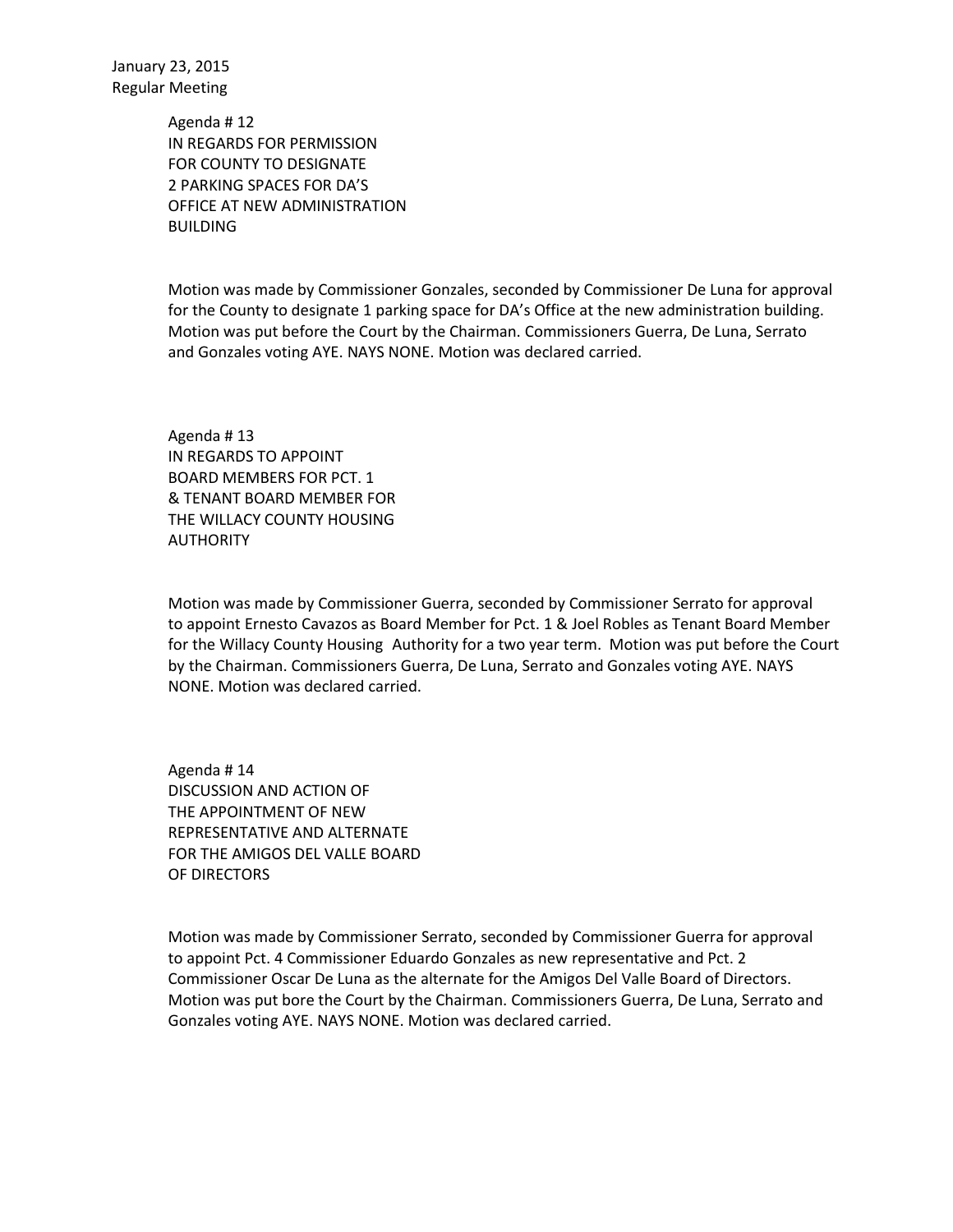> Agenda # 15 IN REGARDS TO REQUEST AUTHORIZATION AND APPROVAL TO USE \$2,860 DOLLARS FROM CAPITAL FUND TO REPLACE 2012 CHEVROLET TAHOE THAT WAS TOTALED IN ACCIDENT

Motion was made by Commissioner Guerra, seconded by Commissioner De Luna for approval to use \$2,860 dollars from Capital Fund to replace the 2012 Chevrolet Tahoe that was totaled in accident. Motion was put before the Court by the Chairman. Commissioners Guerra, De Luna, Serrato and Gonzales voting AYE. NAYS NONE. Motion was declared carried.

Agenda # 16 IN REGARDS TO REQUEST AUTHORIZATION AND APPROVAL TO USE \$3,000 DOLLARS FROM THE CAPITAL FUND TO REPLACE EQUIPMENT THAT WAS DAMAGED ON THE 2012 CHEVROLET TAHOE THAT WAS TOTALED IN ACCIDENT

Motion was made by Commissioner Gonzales, seconded by Commissioner Serrato for approval to use \$3,000 dollars from the Capital Fund to replace the equipment that was damaged on the 2012 Chevrolet Tahoe that was totaled in accident. Motion was put before the Court by the Chairman. Commissioners Guerra, De Luna, Serrato and Gonzales voting AYE. NAYS NONE. Motion was declared carried.

Agenda # 17 IN REGARDS TO CONSIDER AMENDING COMMISSIONERS' COURT MOTION OF DECEMBER 12, 2014 OF WAIVING FILING FEES OF TDA # 712105 PROMISSORY NOTES TO ALLOW FOR SAID PROMISSORY NOTES TO BE INCLUDED AS EXHIBITS

Motion was made by Commissioner Guerra, seconded by Commissioner De Luna for approval of amending Commissioners' Court motion of December 12, 2014 of waiving filing fees of TDA # 712105 Promissory Notes to allow for said Promissory Notes to be included as exhibits. Motion was put before the Court by the Chairman. Commissioners Guerra, De Luna, Serrato and Gonzales voting AYE. NAYS NONE. Motion was declared carried.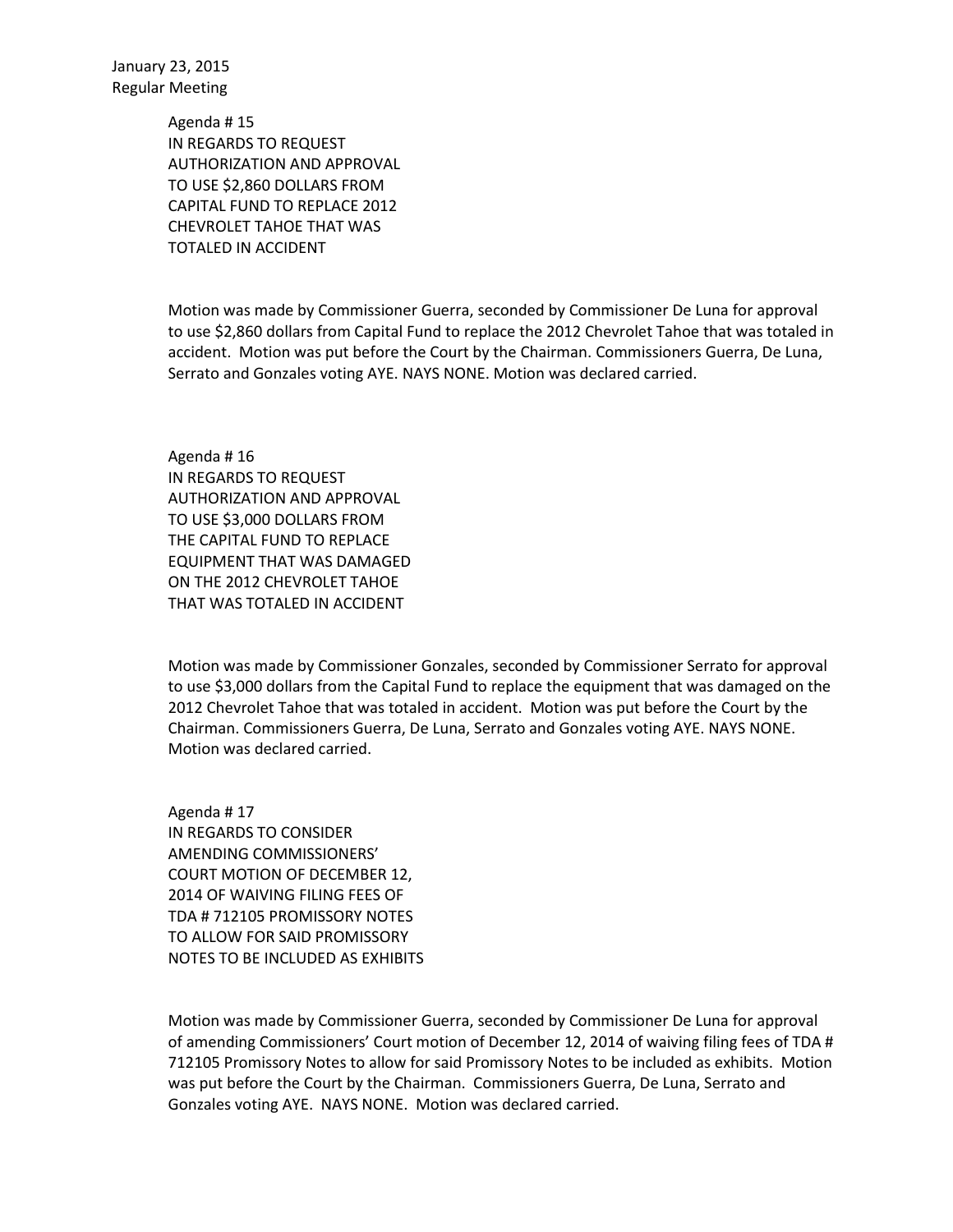> Agenda # 18 DISCUSSION AND POSSIBLE ACTION TO ACCEPT ROADWAY IMPROVEMENTS AND AGREE TO INITIATE TERMS OF A RESOLUTION FOR ROADWAY DEFICIENCIES CONCERNING TEXAS CAPITAL FUND PROJECT TDA # 711322

Motion was made by Commissioner De Luna, seconded by Commissioner Guerra to approve Escrow Act to improve roads within Project TDA # 711322 for up to one year. Motion was put before the Court by the Chairman. Commissioners Guerra, De Luna, Serrato and Gonzales voting AYE. NAYS NONE. Motion was declared carried.

Agenda # 19 DISCUSSION TO DISTRIBUTE THE HOTEL/MOTEL TAX TO PORT MANSFIELD AND THE WILLACY COUNTY MUSEUM FOR THE YEAR 2014

Motion was made by Commissioner Gonzales, seconded by Commissioner Serrato for approval to distribute the Hotel/Motel tax to Port Mansfield and the Willacy County Museum for the year 2014 as follows \$42,977.50 (50%) Port Mansfield Chamber, \$17,191.00 (20%) Museum, \$25,786.50 (30%) Willacy County for the total amount of \$85,955.00. Motion was put before the Court by the Chairman. Commissioners Guerra, De Luna, Serrato and Gonzales voting AYE. NAYS NONE. Motion was declared carried.

Agenda # 20 IN REGARDS TO CONSIDER AND APPROVAL TO PURCHASE CHAIRS FOR AUDITOR'S OFFICE FUNDED THROUGH CAPITAL

Motion was made by Commissioner Gonzales, seconded by Commissioner De Luna for approval to purchase 6 staff chairs for Auditor's Office funded through Capital Fund \$209.00 for each chair, for the total amount of \$1,256.46. Motion was put before the Court by the Chairman. Commissioners Guerra, De Luna, Serrato and Gonzales voting AYE. NAYS NONE. Motion was declared carried.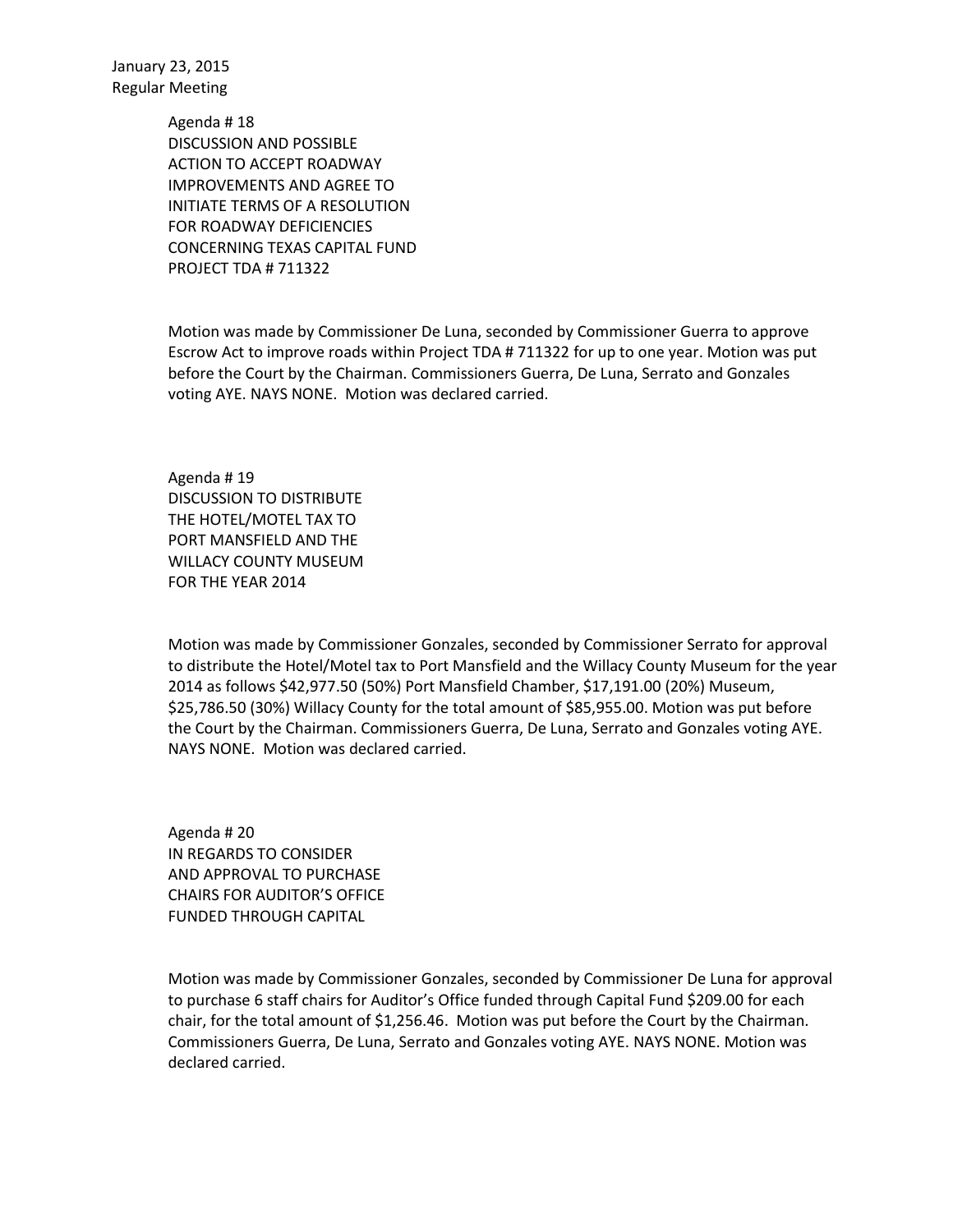> Agenda # 21 IN REGARDS TO CONSIDERATION AND APPROVAL TO INSTALL DOOR AT AUDITOR'S OFFICE IN NEW ADMINISTRATIVE OFFICES

Motion was made by Commissioner Gonzales, seconded by Commissioner Serrato to table this item. Motion was put before the Court by the Chairman. Commissioners Guerra, De Luna, Serrato and Gonzales voting AYE. NAYS NONE. Motion was declared carried.

Agenda # 22 IN REGARDS TO CONSIDERATION AND APPROVAL TO INSTALL ELECTRICAL AND COMPUTER OUTLETS IN AUDITOR'S OFFICE

Motion was made by Commissioner Gonzales, seconded by Commissioner De Luna to table this item. Motion was put before the Court by the Chairman. Commissioners Guerra, De Luna, Serrato and Gonzales voting AYE. NAYS NONE. Motion was declared carried.

Agenda # 23 IN REGARDS TO APPROVAL OF TREASURER'S REPORT

Motion was made by Commissioner Guerra, seconded by Commissioner De Luna to pass on this item; no report available. Motion was put before the Court by the Chairman. Commissioners Guerra, De Luna, Serrato and Gonzales voting AYE. NAYS NONE. Motion was declared carried.

Agenda # 24 IN REGARDS TO APPROVAL OF TAX COLLECTOR'S REPORT

Motion was made by Commissioner Guerra, seconded by Commissioner Gonzales to pass on this item; no report available. Motion was put before the Court by the Chairman. Commissioners Guerra, De Luna, Serrato and Gonzales voting AYE. NAYS NONE. Motion was declared carried.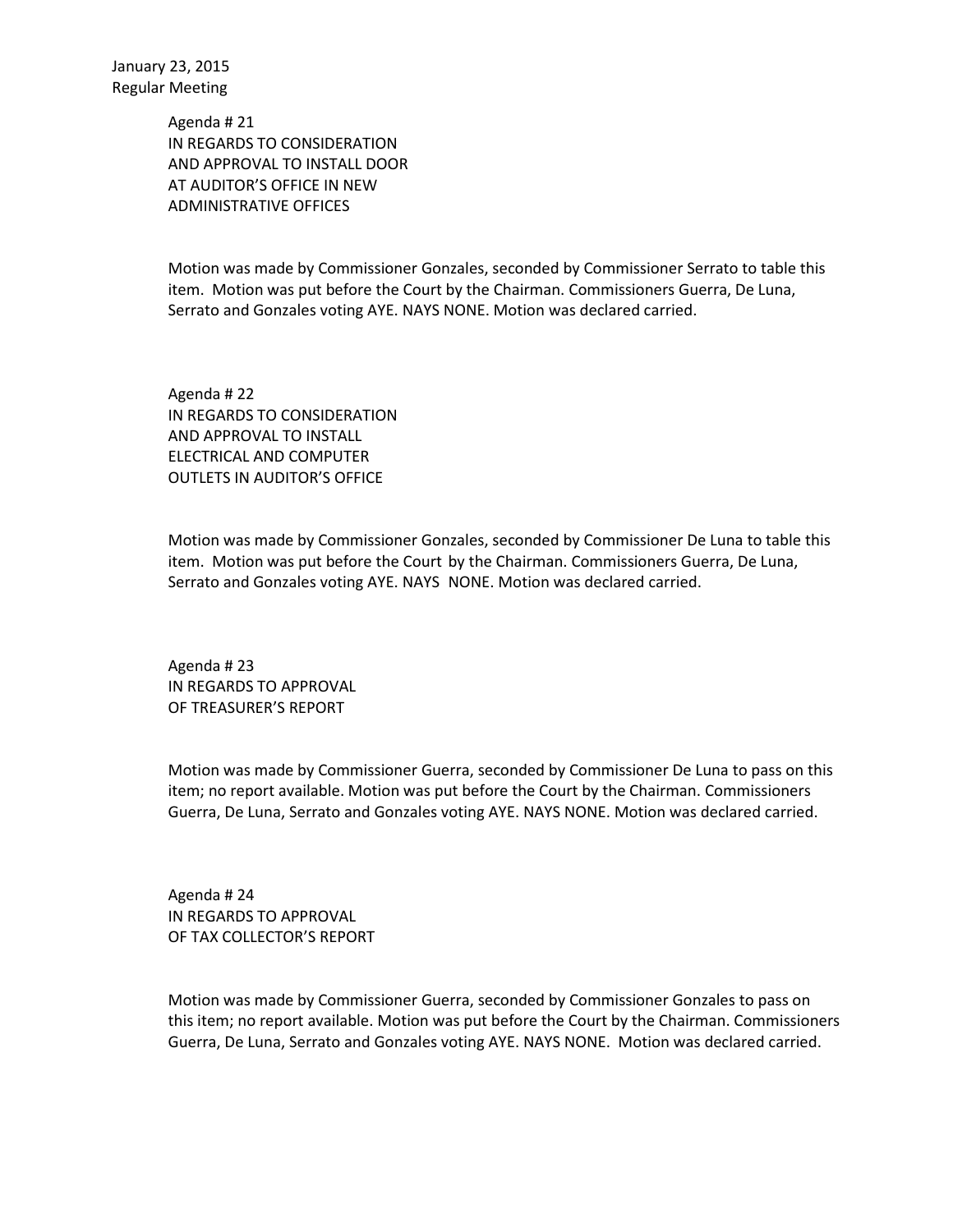Agenda # 25 IN REGARDS TO APPROVAL OF CLAIMS

Motion was made by Commissioner Gonzales, seconded by Commissioner De Luna for approval of Claims, as presented. Motion was put before the Court by the Chairman. Commissioners Guerra, De Luna, Serrato and Gonzales voting AYE. NAYS NONE. Motion was declared carried.

Agenda # 26 IN REGARDS TO APPROVAL OF BUDGET AMENDMENTS

Motion was made by Commissioner Gonzales, seconded by Commissioner Serrato for approval of Budget Amendments, as presented. Motion was put before the Court by the Chairman. Commissioners Guerra, De Luna, Serrato and Gonzales voting AYE. NAYS NONE. Motion was declared carried.

Agenda # 27 IN REGARDS TO APPROVAL OF TRAVEL REQUEST

Motion was made by Commissioner Guerra, seconded by Commissioner Serrato that the following travel requests be approved:

- 1. County Judge, Aurelio Guerra, Jr. to Lubbock, Texas on February 1-6, 2015.
- 2. Animal Control Officer, Terry White to San Benito, Texas on February 4, 2015.
- 3. Justice of the Peace Office, George Solis to San Antonio, Texas on February 3-6, 2015 and to San Marcos, Texas on March 4-5, 2015.
- 4. Juvenile Probation Department, Raul Garza to Fort Worth, Texas on February 16-18, 2015.
- 5. Sheriff's Department, Investigator Guillermo Salinas Jr., Patrol Sgt. Marcos Garcia and Admin. Joe Jimenez to Harlingen, Texas on February 4-6, 2015.
- 6. Sheriff's Department, Larry Spence to Austin, TX on February 13-14, 2015.
- 7. Sheriff's Department, Larry Spence and Joe Jimenez to Austin, Texas on February 17-18, 2015.

Motion was put before the Court by the Chairman. Commissioners Guerra, De Luna, Serrato and Gonzales voting AYE. NAYS NONE. Motion was declared carried.